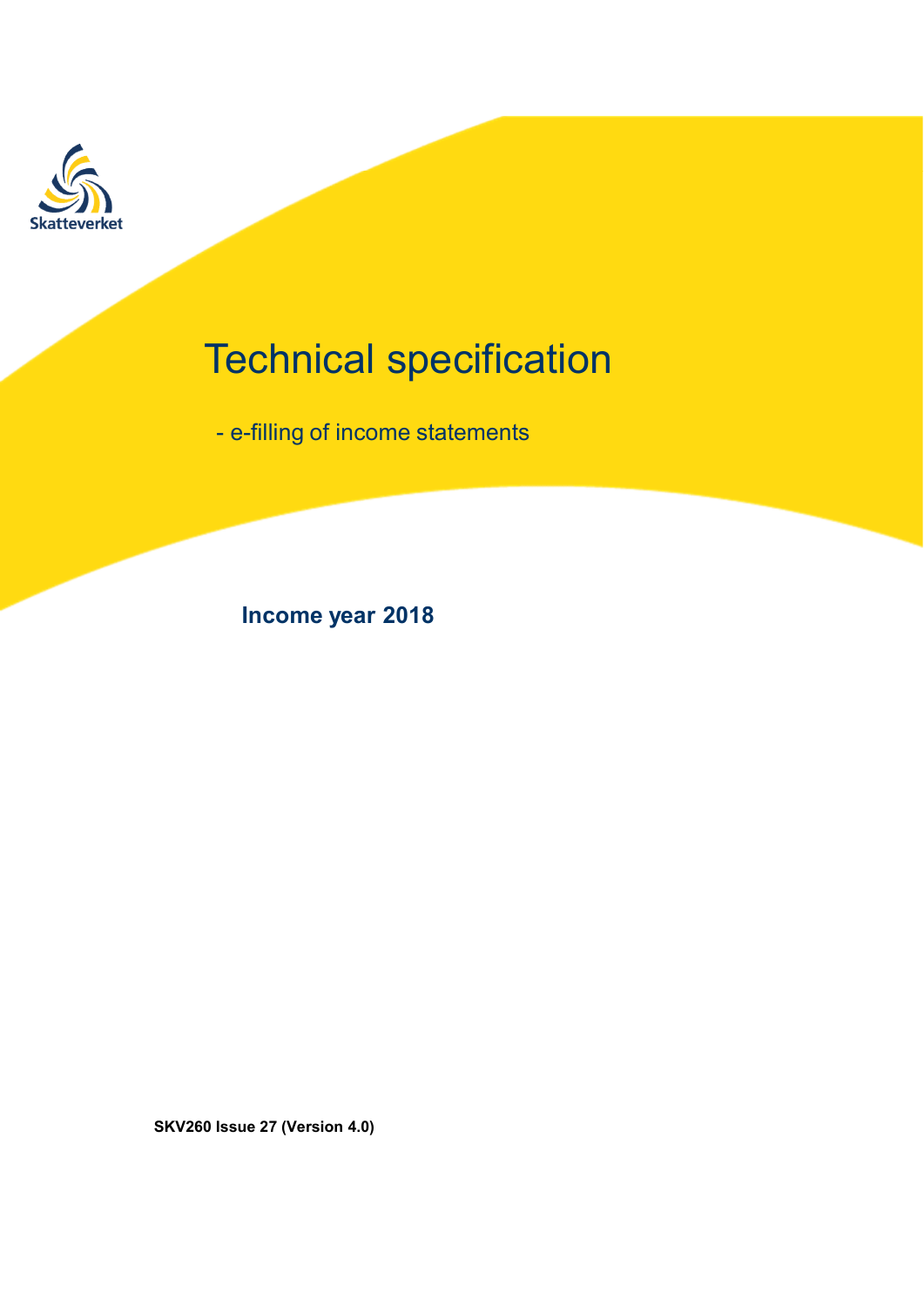# **Contents**

| 1     |           |                                                                         |
|-------|-----------|-------------------------------------------------------------------------|
| 2     |           |                                                                         |
| 3     |           |                                                                         |
|       | $\bullet$ |                                                                         |
|       |           |                                                                         |
| 3.2.1 |           |                                                                         |
| 3.2.2 |           |                                                                         |
| 4     |           |                                                                         |
|       | $\bullet$ |                                                                         |
|       | $\bullet$ |                                                                         |
|       | $\bullet$ | 4.3 Informing the person to whom the information relates6               |
| 5     |           |                                                                         |
|       | $\bullet$ |                                                                         |
|       | ٠         |                                                                         |
|       | $\bullet$ |                                                                         |
|       |           |                                                                         |
| 6     |           |                                                                         |
|       | $\bullet$ |                                                                         |
|       | $\bullet$ |                                                                         |
|       | ٠         | 6.3 Identifying the person to whom the income statement relates<br>8    |
|       | $\bullet$ |                                                                         |
|       | ٠         |                                                                         |
|       | $\bullet$ |                                                                         |
|       |           | 6.7 Income statements without personal ID number  10                    |
|       |           |                                                                         |
| 6.8.1 |           |                                                                         |
| 6.8.2 |           |                                                                         |
| 7     |           |                                                                         |
|       |           | 7.1 Correction of income statements and withholding tax information 11  |
|       |           | 7.2 Correction of income statement submitted for the wrong person<br>11 |
|       |           |                                                                         |
|       |           |                                                                         |
| 8     |           | Technical requirements and testing of new XML format12                  |
|       |           |                                                                         |
|       |           |                                                                         |
|       |           |                                                                         |
|       |           |                                                                         |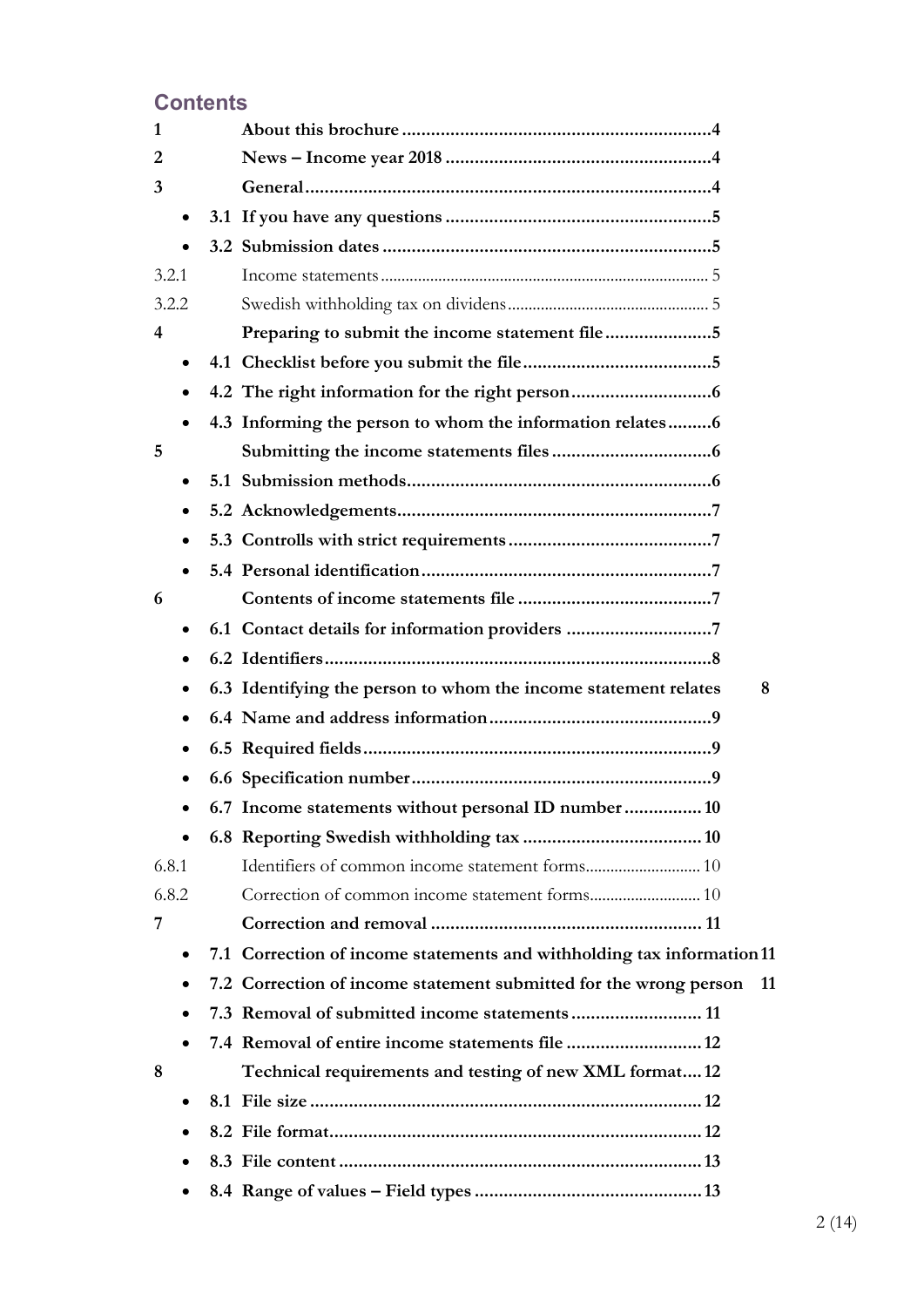| 9 |  |  |
|---|--|--|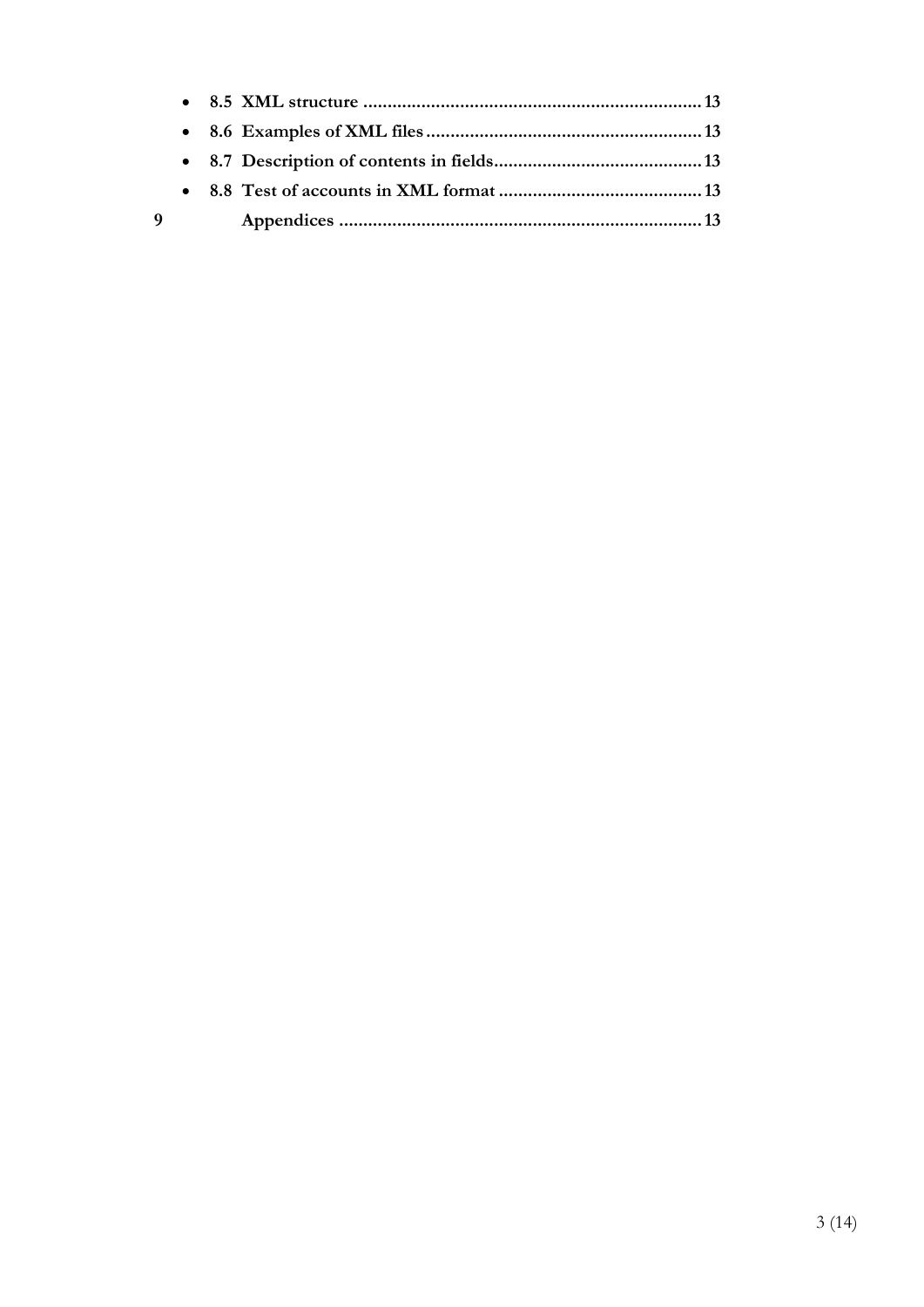# 1 About this brochure

This brochure describes how to design and submit data files containing income statements. The brochure is intended primarily for software companies and information providers with their own systems for generating income statement files.

The technical description applies to the reporting of income statements and Swedish withholding tax on dividends relating to income year 2018.

# 2 News – Income year 2018

From income year 2018 a few changes are introduced that will affect how income statements are reported. The changes concern the following income statement (KU) forms as described below.

### KU67

A new form for submitting trade union dues. This form is reported by trade unions for the due paid by union members.

### KU18, 19, 50 and 52

From income year 2018 it is only allowed submit these forms in the currency SEK. Therefore, *Currency Code* (Fk664) is removed from these forms.

### KU10, 13 och 14

Additional check box (Fk059) for the opportunity to submit income statement about employee options that are not subject to preferential taxation have been utilized for acquisition of shares.

All changes in the income statements are posted in appendix 2 in a separate section under each income statement type.

# 3 General

Information providers must submit to the Swedish Tax Agency annual income statements on salaries and remuneration paid, securities sold, etc. Deductions made for Swedish withholding tax on dividends must be accounted for and paid regularly over the income year, no later than four months after the dividend.

In addition to submitting the income statement on file, it is now possible to submit income statements electronicallyvia manual input via an e-service. The e-service contains instructions on how to register data.

Information about requirements can be found in brochures available at the Swedish Tax Agency's website.

Note: The brochures for income year 2018 will be updated during the year 2018.

SKV 304 Income statements – salaries, remuneration, etc. Available in Swedish only

SKV 373 Income statements – interest, dividends, etc. Available in Swedish only

SKV 378 Tax rules for housing associations and their members. Available in Swedish only

SKV 442 Special income tax for people working in Sweden and living abroad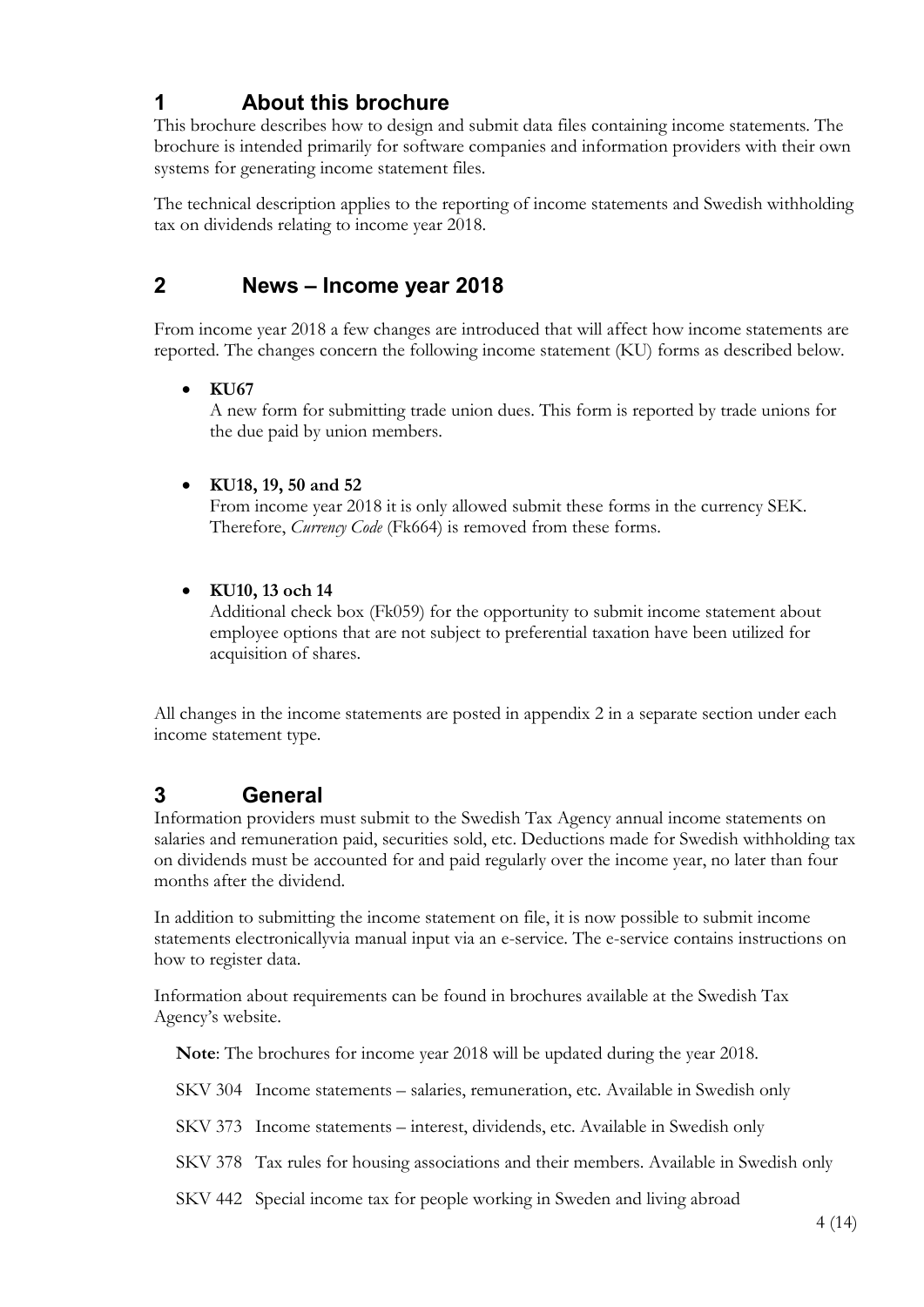SKV 347 Information about the KU66 form

Information about Swedish withholding tax on dividends is available at the Swedish Tax Agency's website, www.skatteverket.se.

Information, with examples, on how to fill in the KU55 form is available at the Swedish Tax Agency's website, www.skatteverket.se.

### 3.1 If you have any questions

General questions. You can contact the Swedish tax Agency in several ways:

- Visit the website, www.skatteverket.se
- Call the Tax Information (Skatteupplysningen) at +46 (0)771-567 567
- E-mail your questions by filling out a form found on the page "Contact us" at www.skatteverket.se

### 3.2 Submission dates

The dates for submitting income statements as well as corrections are important to keep in mind, as is the date for reporting Swedish withholding tax on dividends.

### 3.2.1 Income statements

31 January – Income statements must be submitted to the Swedish Tax Agency no later than 31 January of the year following the income year. Corrections to income statements must be submitted promptly. Corrections submitted by 28 February are taken into account at the preprinting of the income tax return.

30 June – Income statement, KU72, must be submitted to the Swedish Tax Agency no later than 30 June of the year following the income year.

### 3.2.2 Swedish withholding tax on dividens

Swedish tax on dividends must be reported no later than four (4) months after the dividend.

# 4 Preparing to submit the income statement file

### 4.1 Checklist before you submit the file

It is important that the information submitted are of high quality. Therefore you are recommended to use the checklist below before submitting your report. The checklist can save both time and trouble for you, the Swedish Tax Agency, and for the person to whom the information relates.

When reporting income statements, you need to consider the following:

- Make sure the same information provider number (FK201) has been used to report the employer's contributions and deducted tax, PAYE.
- Make sure the file contains relevant and updated contact information.
- Make sure the specification number (FK570) is specified for all income statements.
- If the person to whom the information relates has no Swedish personal identity number or coordination number, the following must be stated:
	- o FK222 Date of Birth (FK224 Other ID number for legal entities)
	- o FK216, 217 First Name, Last Name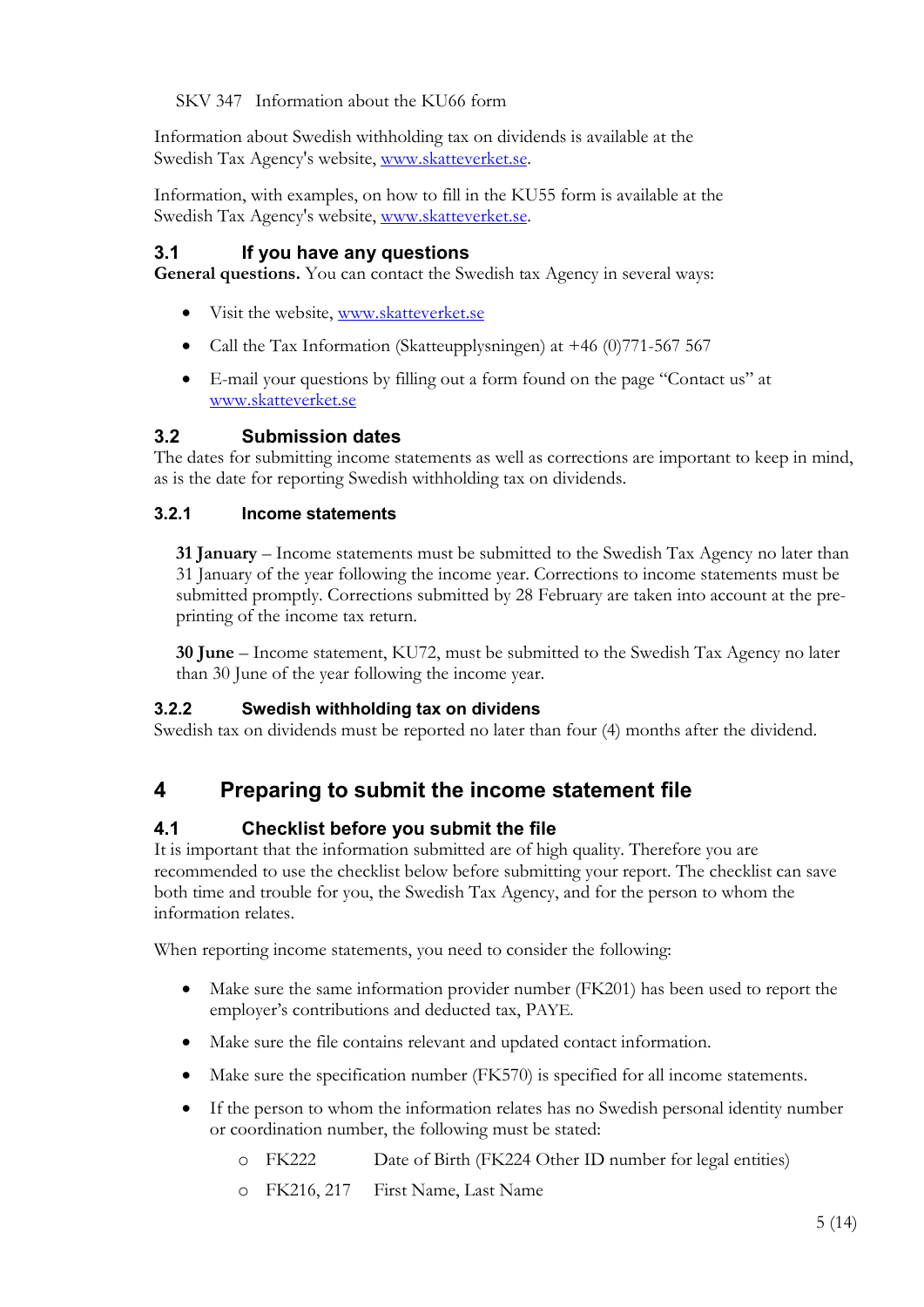- o FK218 Street address
- o FK220 Postal location

Note: FK230, FriAdress, together with FK221, LandskodPostort, may be used instead of Fk218 and Fk220.

- Check that all remuneration or costs are included and that they have been given the accurate element names.
- Check that you have entered the ISIN for all securities that have ISIN.

Note: If ISIN has a country code other than "SE", make sure always to add a name in plain text. Also make sure that your "own" internal ISINs are converted to actual ISINs (FK572).

### 4.2 The right information for the right person

The summary and pre-printing of income tax returns are based on the submitted income statement. Therefore it is important that the income statements are provided

- on time,
- with the correct Swedish personal identity number or coordination number (correct identity), and
- with correct figures.

Income earners are also credited with preliminary tax based on the submitted income statements. Employers and others who report information in the PAYE return, must make sure that the information is consistent with the submitted income statements.

### 4.3 Informing the person to whom the information relates

When the income statement has been submitted to the Swedish Tax Agency, the equivalent information must be submitted to the person to whom the information relates. The information can be submitted in any of the following ways:

- On the last pay slip for the year
- On annual statements
- On personal forms adapted to suit personal printing routines and needs
- By e-mail

It is important that it is easy to compare the income statement inforrmation with the information on the income tax return.

If income statement KU13 or KU14 has been submitted, the information sent to the employee must include a statement to the following effect:

KU13: "This information refers to income which, as part of the decision on special income tax for non-residents, should not be declared in Sweden."

KU14: "This information refers to a special income statement, that is, pensionable income and replacement of income statements, for income that should not be declared in Sweden."

# 5 Submitting the income statements files

### 5.1 Submission methods

Income statement files can be submitted via the two following e-services: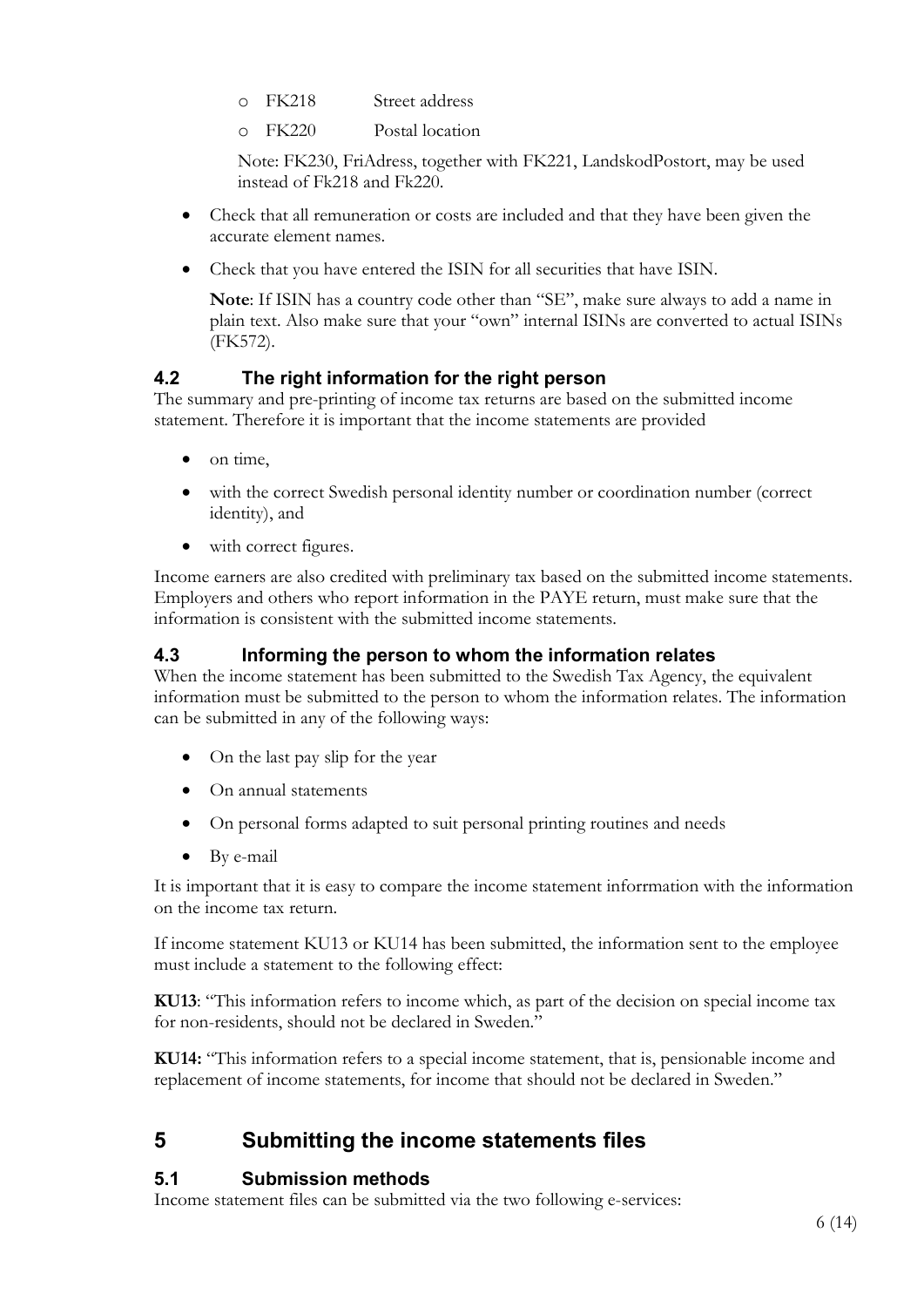- Lämna kontrolluppgifter, Filöverföring. The e-service requires an e-ID.
- e-Transport. The e-service requires Steria Certificates and an agreement with the Swedish Tax Agency.

The files must be prepared according to the instructions in this brochure.

The e-Service Lämna kontrolluppgifter allows you to register income statements manually. The purpose of this procedure is to eliminate the need to submit income statements on paper, although that possibility will still remain. The forms can be downloaded from the Swedish Tax Agency's website.

# 5.2 Acknowledgements

When the Swedish Tax Agency receives an accurate income statements file, an electronic acknowledgement is generated and sent to the person who submitted the file. The acknowledgement is a confirmation that the Tax Agency has received and can read the reported income statements.

If the income statements file submitted contains errors, you will receive an error message detailing the errors detected.

Note: If the file has been sent via e-Transport, the error message will not contain detailed error information. Also, the acknowledgement is not made immediately; it is sent by e-mail to the e-mail address stated in the file's XML-group *Avsandare* (information of sender) with delay.

### 5.3 Controlls with strict requirements

The Swedish Tax Agency does not accept files lacking mandatory identification data, or that contain formatting errors, field type errors, or errors related to the connection between fields. The reqirements are stated in appendix 1 and 2.

### 5.4 Personal identification

The Swedish Tax Agency has improved the security of the e-service for filing income statements. This means that you have to identify yourself whenever you wish to submit income statements electronically.

- If you submit an income statement file via file transfer, you have to identify yourself with e-ID. It does not mean that you are personally responsible for the file contents, but it enables the Swedish Tax Agency to identify the source of information.
- Submitting income statements files via e-transport requires an agreement with the Swedish Tax Agency. When you log into the e-transport interface, you use an authentication certificate authorised by the Swedish Tax Agency. Certificates are issued by an approved external party for e-transport. At present, valid certificates are only available from Steria AB.

Note: You do not have to log in with your e-ID in order to test your file in the Swedish Tax Agency's test service.

# 6 Contents of income statements file

### 6.1 Contact details for information providers

Having access to accurate contact details makes it easier for both information providers and the Swedish Tax Agency.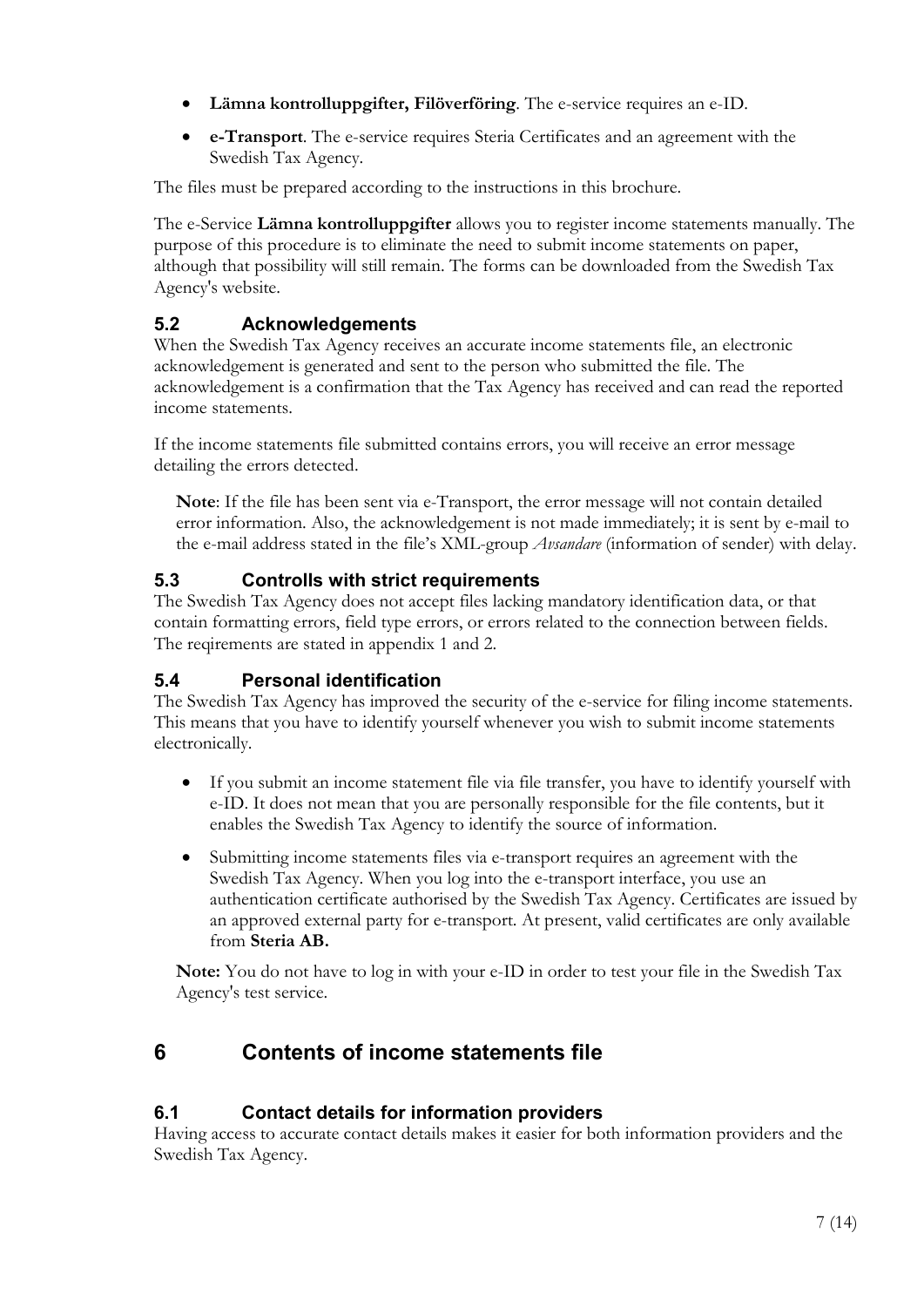The section *Blankettgemensamt* of the income statement file should contain details about those who are contact persons for the providers of income statement information.

Note: At least one contact person must be specified for the information providers.

Large organisations may have different contact persons for different departments or divisions. For this reason, it is possible to provide contact details for several persons in the section Blankettgemensamt. For example, one company may have one contact person for income statements dealing with the company's employees, and another contact person for the income statements dealing with securities. In the field *Sakomrade* (area of expertise) you can specify which part of the business a certain contact person is responsible for.

# 6.2 Identifiers

An income statement is identified as unique through a combination of five fields. These five fields are called identifiers. If only one of the identifiers are different from this identifier on another income statement, then the two incomestatements are distinguished from each other. The following income statement fields are identifiers:

| KU type      | The form that should be used for the income statements in question         |
|--------------|----------------------------------------------------------------------------|
| <b>FK201</b> | The information provider's personal ID or corporate ID number              |
| <b>FK203</b> | Income year                                                                |
| FK215,       | Whoever the income statement relates to. Personal ID, coordination         |
| $FK222$ or   | number, or corporate ID number (FK215). Should none of these numbers       |
| <b>FK224</b> | exist, specify date of birth for an individual (F222) or another ID number |
|              | for a legal entity (FK224).                                                |
| <b>FK570</b> | Specification number                                                       |

These five identifiers are mandatory and must be specified in all income statements. They are also important for correction or removal, see the section Correction and removal.

Note: These identifiers are also valid when reporting withholding tax on dividends on KU31. This means that reports for a physical or legal person, who receives dividend from different companies in the same income year, must contain different specification numbers.

### 6.3 Identifying the person to whom the income statement relates

The person to whom the income statement information relates must be identified. This can be done by specifying one of the following fields:

Personal ID number field (FK215). Use this field if the person has a personal ID number, or if the person has a coordination number but no personal ID number.

Date of Birth field (FK222). Use this field if the person lacks both personal ID number and coordination number.

Enter the date of birth in the format YYYYMMDDnnn

The three n digits at the end are used to distinguish between individuals who were born on the same day and are all lacking a personal ID number.

Example: A person who was born on June 4 in 1989 and who lacks a personal ID number, the number 19890604001 should be entered in the date of birth field.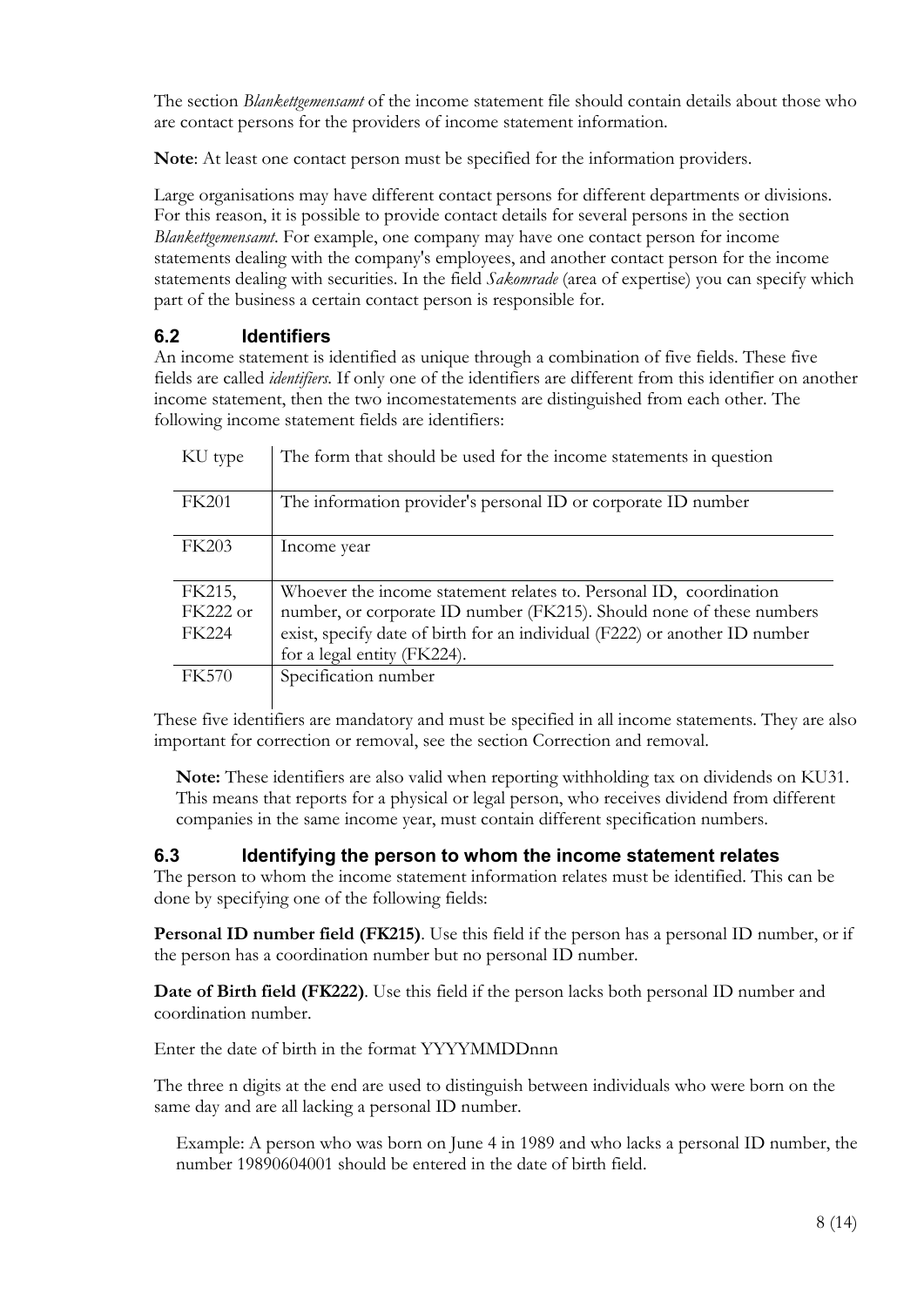The details entered in the Date of Birth field should be reused for any additional income statement provided for the same individual.

Other ID Number (FK 224). For income statements relating to foreign legal persons who have neither a Swedish corporate number nor a registration number, the Other ID Number (FK 224) should be specified, not the Date of Birth field. The Other ID Number field can also be used in cases where a physical person lacks personal ID number or coordination and the date of birth is unknown.

The formal requirement for the Other ID Number is that you have to state at least one digit. Blank, or "space" is not a valid digit. It is recommended that the legal person's foreign organisation number is specified.

### 6.4 Name and address information

Swedish residents. For income statements relating to individuals with a Swedish personal ID number and a registered residence in Sweden, name and address information does not have to be specified.

Non-residents. For income statements relating to non-residents, both persons with a Swedish personal ID number and those with a coordination number, the following fields should be specified: First name (FK216) and Last name (FK217), Street address (FK218), Postal code (FK219), Postal location (FK220), and Country code for postal location (FK221).

If the address does not fit in the regular address fields, Free address (FK230) can be used instead of FK218, FK219 and FK220. It could be a foreign address that are structured differently than a Swedish address. Country code (FK221) is compulsory if you use Free address.

Foreign legal entities. For income statements relating to foreign legal entities, the following fields should be specified: Orgname (FK226), Street address (FK218), Postal code (FK219), Postal location (FK220), and Country code for postal location (FK221).

If the address information does not fit in the field Street address (FK218), the field Street adress2 (FK228) can be used. Can the address information not be distinguished to street, postal code and postal location, the "free address" field Free Address (FK230) can be used. With Free Address a Country Code (FK221) must always be specified. For persons with a coordination number, the address of their native country should be entered, if possible.

Note: If a Swedish personal ID number, coordination number or corporate ID number is missing, the Date of Birth field (for physical persons) or the OtherIDNo fild (for legal entities) should be specified.

### 6.5 Required fields

An income statement must meet certain minimum requirements in order to be approved for electronic submission. The information in question is so essential for the income statement type submitted that the Swedish Tax Agency has no use for the income statement should the information be missing.

Example: An income statement for interest expense must include amounts in at least one of the fields for interest expense. The only exception is when you want to remove an income statement. Then no fields except for identifiers, may exist. Therefore, the associated controls that check this are designed to indicate if the removal marking (FK205) as well as the essential fields are left empty.

### 6.6 Specification number

The specification number (FK570) must always be specified each income statement. This applies even if you only submit one income statement for the same person.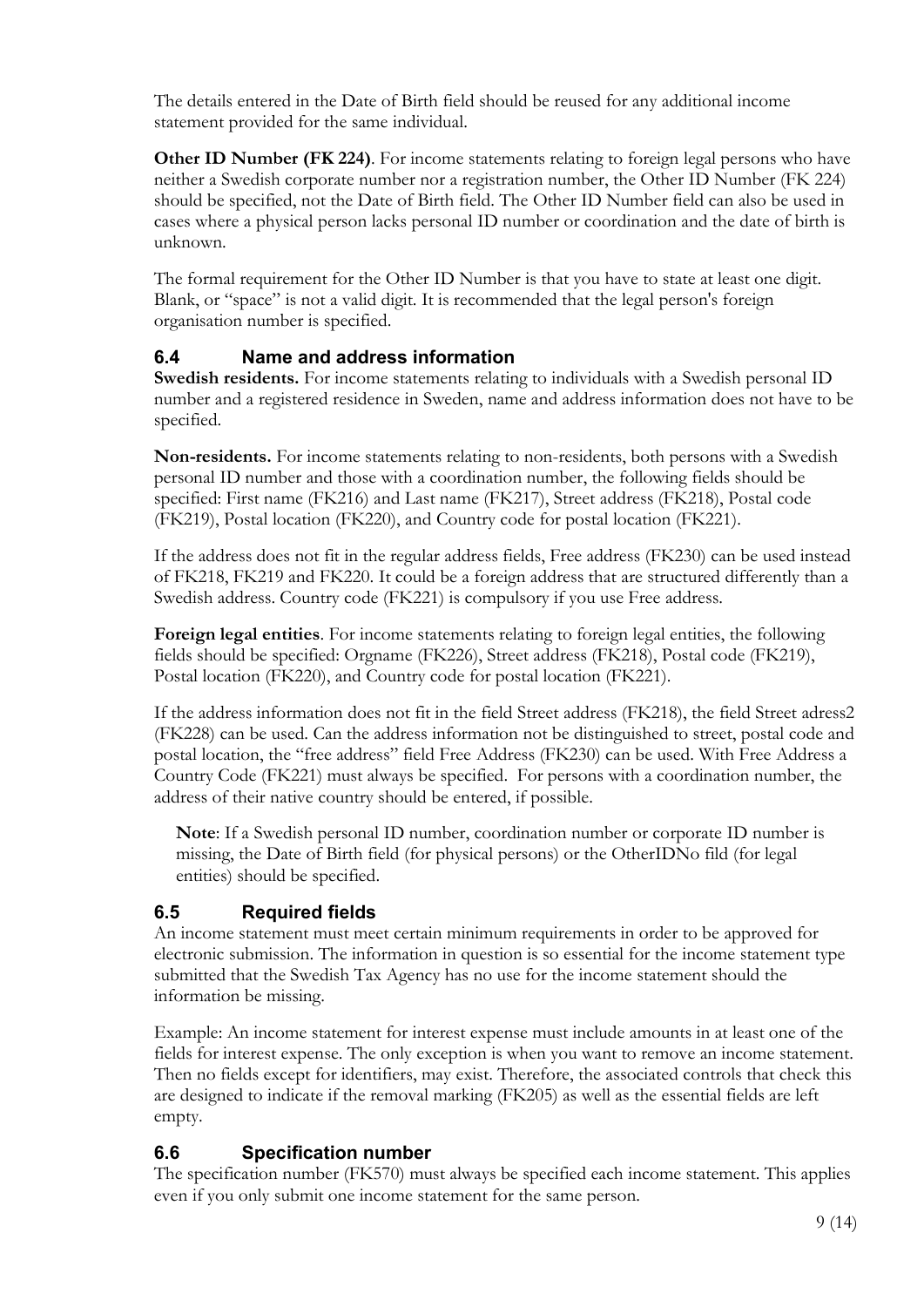Note: If the person submitting an income statement for another information provider adds a specification number, it is important that the information provider is aware of the specification number. If the information provider is to submit corrections or removals, the corrected income statement must have the same specification number as the income statement previously submitted.

# 6.7 Income statements without personal ID number

Income statements without a personal ID number are not included in the income tax return 1, and the person to whom the information relates, is not credited for the preliminary tax. In contrast, the income statement is included when reconciling reported preliminary tax and employer contributions with the PAYE returns.

# 6.8 Reporting Swedish withholding tax

From income year 2015, the form KU31 should be used to report Swedish withholding tax paid on dividends from companies that are VPC registered or VPC affiliated. The same rules that apply to income statements, also apply to Swedish withholding tax registered via KU31, except that they are submitted four (4) months after the dividend. When you report Swedish withholding tax via KU31, you should not report the same dividend on another KU31.

When Swedish withholding tax is registered in the KU31, you do not have to submit another KU31 for the same dividend. However, you need to submit a common income statement. The common income statement form can be sumbitted electronically in the XML file's form section, which then becomes a separate form that can be corrected or removed in the same way as an income statement. You can also make additions to that form.

### 6.8.1 Identifiers of common income statement forms

The following criteria helps separate a common income statement form for Swedish withholding tax, from another common income statement form:

| KU type                  | The name of the common income statement form is KupongS.      |
|--------------------------|---------------------------------------------------------------|
| FK201                    | The information provider's personal ID or corporate ID number |
| <b>FK203</b>             | Income year                                                   |
| FK572 or<br><b>FK890</b> | ISIN/OrgnrUtdelandeBolag                                      |
| <b>FK851</b>             | Merchant number                                               |

These five fields are mandatory and must be specified in all forms. They are also important for corrections and removal, see the section Correction and removal.

### 6.8.2 Correction of common income statement forms

A common income statement form can be corrected either through replacement or addition.

Correction through replacement. If you choose correction through replacement, you must send a new account with complete information about the dividend date and with the same identificators as the original account.

Correction through addition. If you choose correction through addition, you must enter a new merchant number. Since the addition has the same record date (FK853) as the original account, it is evident that it relates to a addition and not a new dividend. An addition can also contain negative values in the fields FK860–FK879.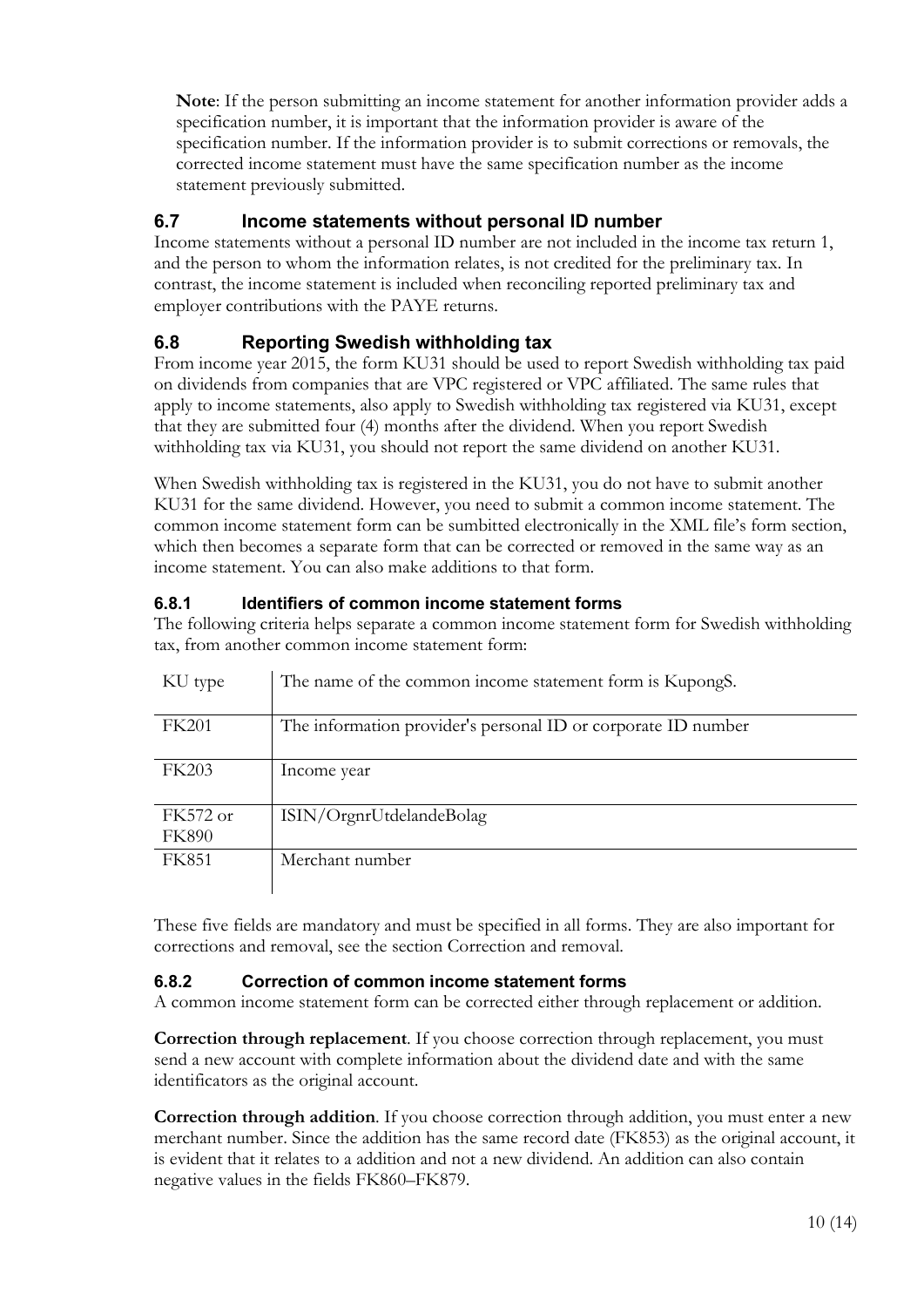# 7 Correction and removal

# 7.1 Correction of income statements and withholding tax information

The income statements must be submitted to the Swedish Tax Agency no later than January 31st of the year following the income year. Corrected income statements must be submitted as soon as possible. Corrections submitted by March 1st at the latest are considered during the preprinting of the income tax return on paper. It is important that corrections are supplied continuously, without delay, as soon as they are produced. The reason is that the information is updated continuously in the electronic income tax return.

A modification made to a previously submitted income statement is considered to be a correction. An additional income statement, on the other hand, is considered as a completely new income statement."Note: Income statements that are reported correctly in the original report, should not be re-submitted.

A correction-income statement should be complete. In addition to the corrected information all information that has not been corrected must be included in the correction-income statement.

When correcting a previously submitted income statement, all the following identifiers should be specified:

| KU type      | The form that should be used for the income statements in question              |
|--------------|---------------------------------------------------------------------------------|
| <b>FK201</b> | The information provider's personal ID or corporate ID number                   |
| <b>FK203</b> | Income year                                                                     |
| FK215,       | Whoever the income statement relates to. Personal ID, coordination number,      |
| $FK222$ or   | or corporate ID number (FK215). Should none of these numbers exist,             |
| FK224        | specify date of birth for an individual (F222) or another ID number for a legal |
|              | entity (FK224).                                                                 |
| <b>FK570</b> | Specification number (same as on the original income statement)                 |

Information on Swedish withholding tax on dividends is corrected in the same way as common income statements, but the submission of withholding tax accounts must be completed no later than four (4) months after the dividend.

### 7.2 Correction of income statement submitted for the wrong person

If an income statement has been submitted for the wrong person, two income statements must be submitted to correct the error. The incorrect income statement is removed, and a correct income statement is submitted, including the correct personal ID or coordination number or date of birth, and other relevant information.

### 7.3 Removal of submitted income statements

Upon removal of a previously submitted income statement, removal marking (FK205) and all identifiers should be specified:

| KU type      | The form that should be used for the income statements in question |
|--------------|--------------------------------------------------------------------|
| FK201        | The information provider's personal ID or corporate ID number      |
| <b>FK203</b> | Income year                                                        |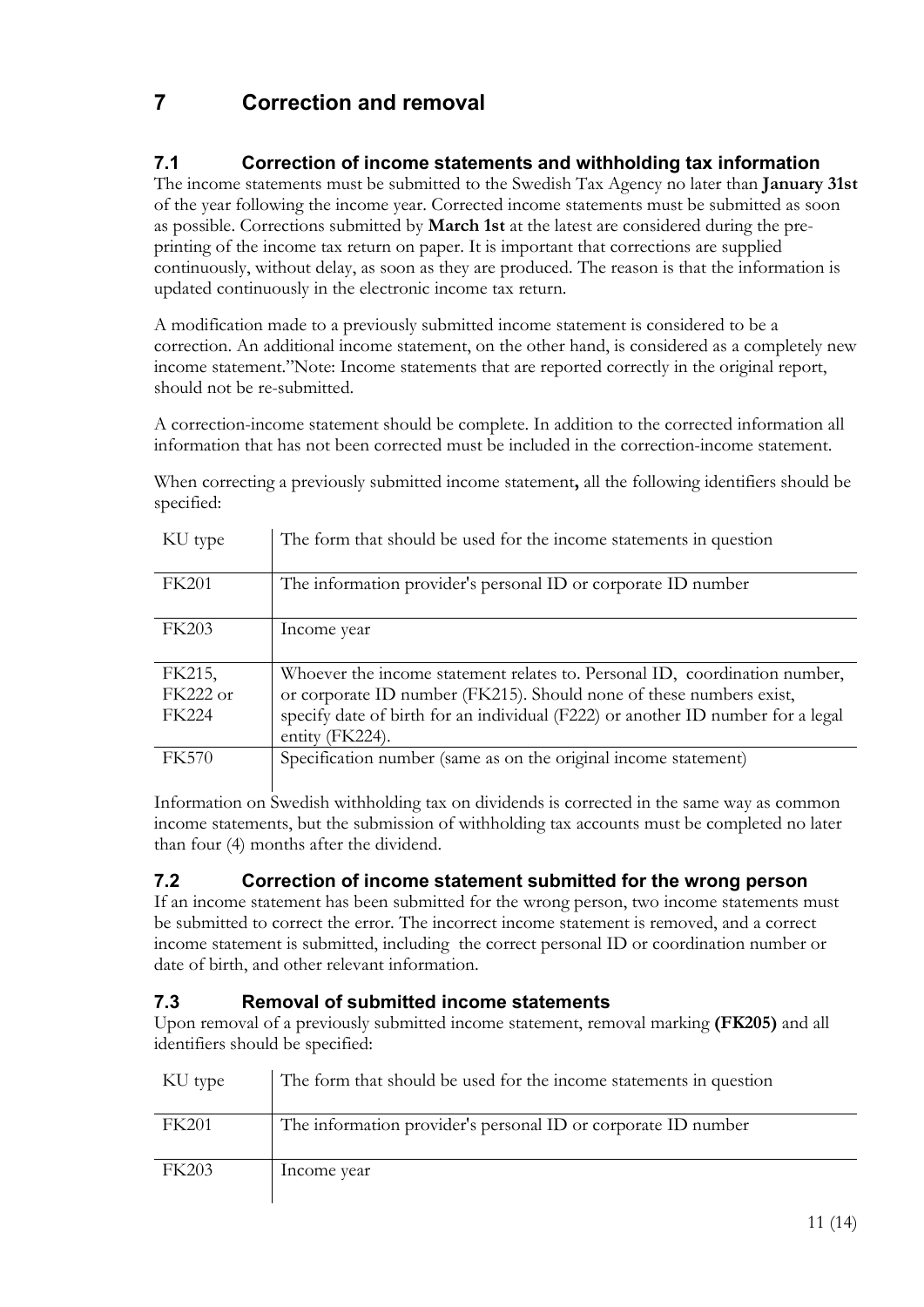| FK215,       | Whoever the income statement relates to. Personal ID, coordination number,      |
|--------------|---------------------------------------------------------------------------------|
| $FK222$ or   | or corporate ID number (FK215). Should none of these numbers exist,             |
| FK224        | specify date of birth for an individual (F222) or another ID number for a legal |
|              | entity (FK224).                                                                 |
| <b>FK570</b> | Specification number (same as on the original income statement)                 |
|              |                                                                                 |

No additional information may be included.

### 7.4 Removal of entire income statements file

If something goes wrong and several, or even all, income statements in the file are found to contain incorrect information, the best action may be to remove the entire income statements file submitted. You do this by creating a removal file. A removal file includes all income statements from the original file, but all income statements have only identifiers and Removal marking (FK205) completed. No other information may be completed for a removal. When the removal file is submitted, all income statements from the previously submitted file are removed. You can then submit your new income statement file with the correct income statements. The latest income statements become current and valid.

# 8 Technical requirements and testing of new XML format

XML files can be tested via the Swedish Tax Agency's test service. The test service enables tests of income statement files for

- income year 2018 (schema version 4.0)
- income year 2017 (schema version 3.1)
- income year 2016 (schema version 2.0)
- income year 2015 (schema version 1.2)

Each file can contain income statements for one income year only.

### 8.1 File size

The maximum size of files that can be transferred to each service are as follows:

- Test service 3 MB
- File Transferservice 200MB. If you have a file that exceeds 200 MB, you an divide the file. That allows you to submit your income statement even if your total file volume exceeds 200 MB.
- e-transport e- file size should not exceed 1 GB.

### 8.2 File format

The following conditions apply for the file:

- The file format should be XML,with character encoding UTF8
- The following characters are replaced with HTML code in the XML file, and therefore cannot be used as field values:

| Character | Replacement |
|-----------|-------------|
|           | <           |
|           | >           |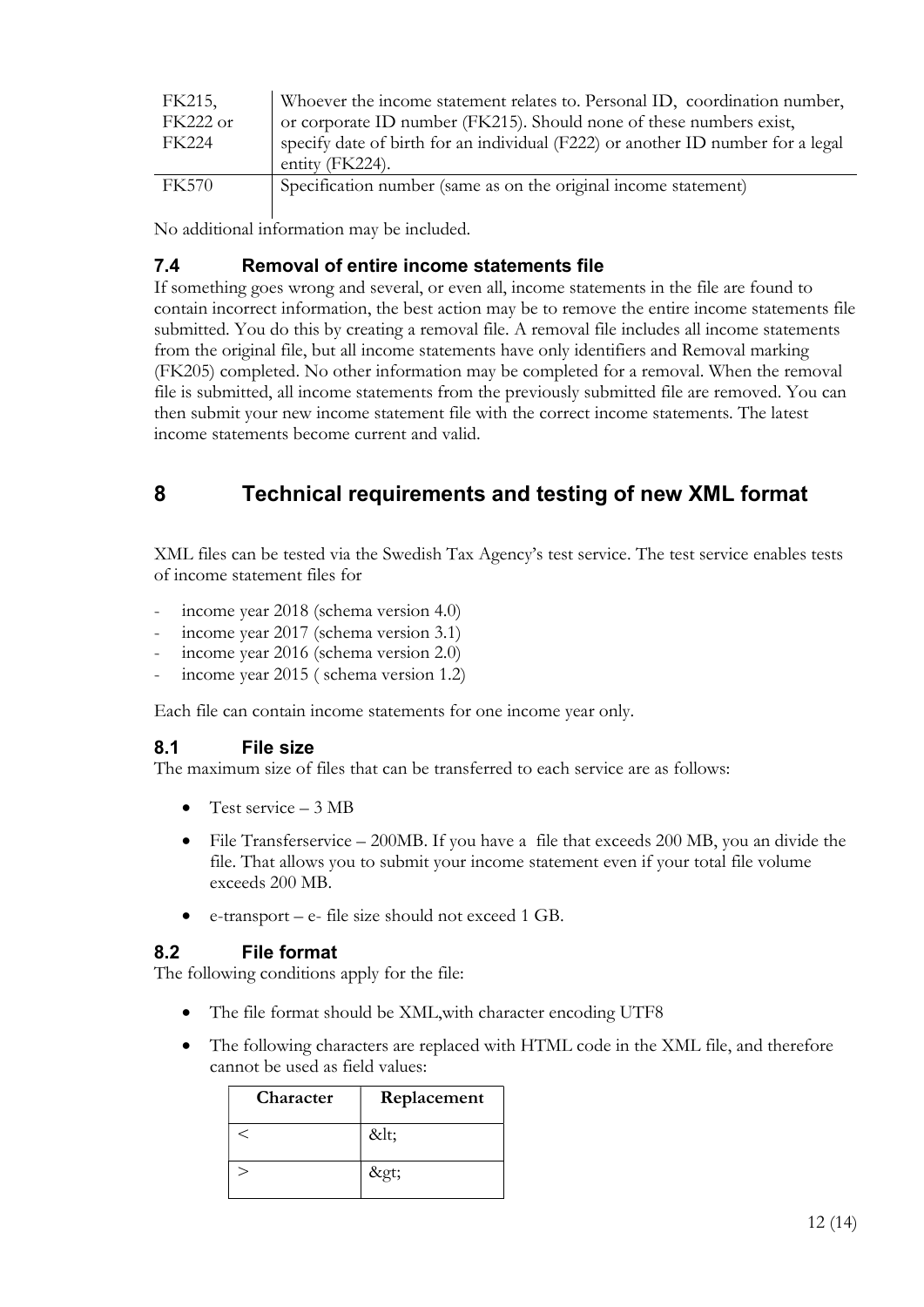| & | & |
|---|---|
|   | ' |
| " | " |

### 8.3 File content

The file may contain the following information:

- The file can only refer to one income year.
- The file may contain several information providers.
- The file name is optional.
- The maximum number of characters in the file name is 256.
- All characters are permitted in the file name. The character table UTF-8 is used.

### 8.4 Range of values – Field types

Appendix 1 contains a description of the field types (data types, formats) to use in the income statement files.

### 8.5 XML structure

The XML file is divided into the following sections:

- One section containing sender information
- One section containing common form information
- One or several sections containing income statement information

For hierarchies and structure for XML, see Appendix 2.

### 8.6 Examples of XML files

As a complement to the XML structure described for income statements submission, sample files are also enclosed, see Appendix 4.

### 8.7 Description of contents in fields

For a description of field content, see Appendix 3, Table of Contents in fields.

### 8.8 Test of accounts in XML format

With the e-Service "Test file with income statements" you can test your XML file to make sure it is readable by the Swedish Tax Agency's systems. The test run generates a report on the test results.

Note: The test file cannot be larger than 3 MB.

Errors found are described in the report generetad by the test run. If you need help interpreting the error messages, use the website http://www.w3.org/TR/xmlschema-1/#outcomes as a reference.

# 9 Appendices

The technical specifications include the following appendices: